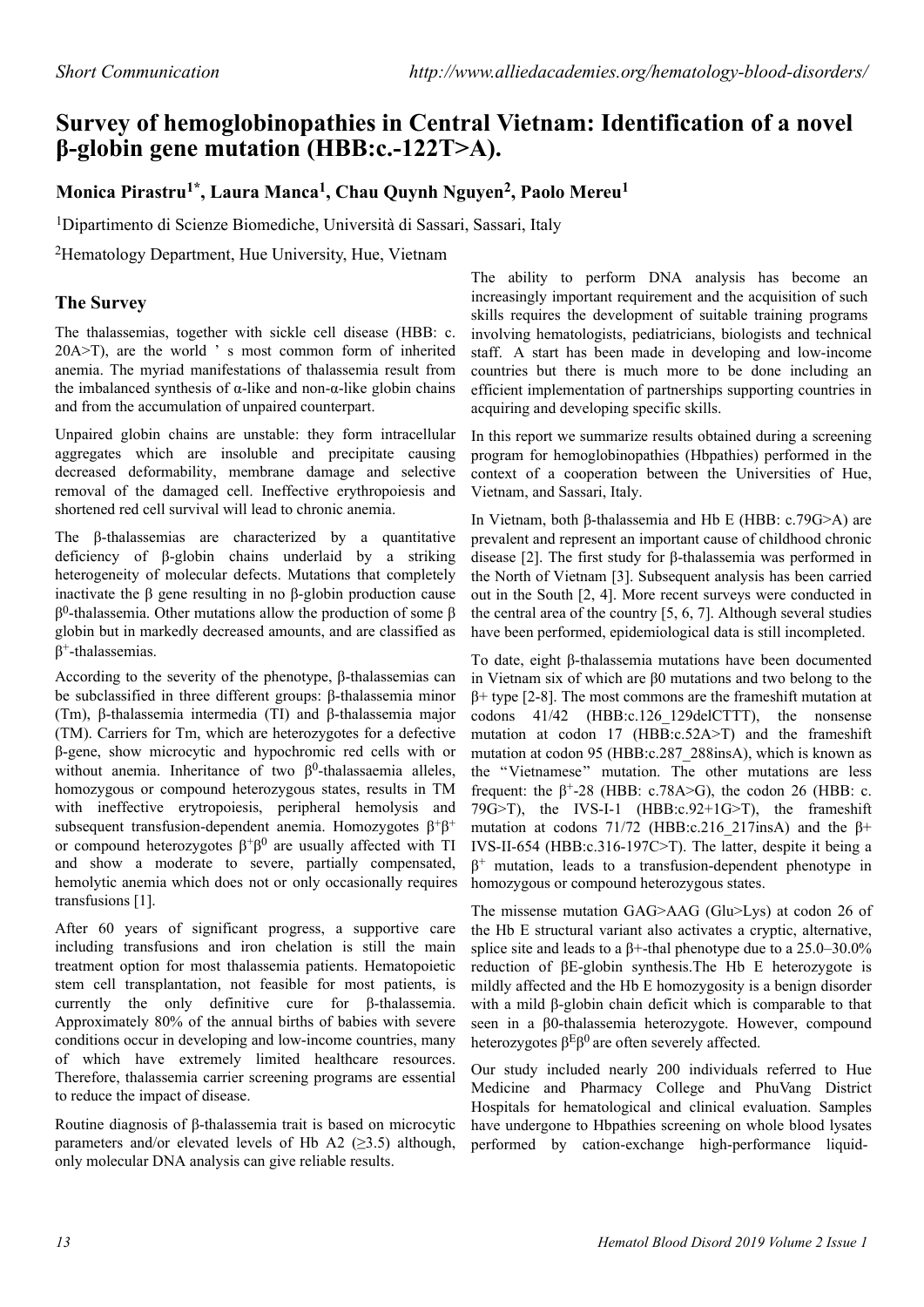*Citation: Pirastru M, Manca L, Nguyen CQ, et al. Survey of hemoglobinopathies in Central Vietnam: Identification of a novel β-globin gene mutation (HBB:c.-122T>A). Hematol Blood Disord 2019;2(1):13-15.*

chromatography (CE-HPLC) and by isoelectric focusing [9]. Any qualitative or quantitative alteration observed in Hb profiles was further investigated by DNA analysis which included: Multiplex Ligation-Dependent Probe Amplification (MLPA) analysis of HBB and HBA cluster, PCR and Sequencing Analysis of the β-globin gene, K562 cell-based luciferase reporter assay on β-globin gene promoter [10].

A total of three known β-globin gene mutations and a novel one were observed. The three previously described were: the Hb E (HBB: c.79G>A), the mutation at codons 41/42 (HBB:c. 126\_129delCTTT) and the mutation at codon 17 (HBB:c. 52A>T). These have been found in heterozygousity or in compound heterozygous  $\beta$ <sup>E</sup> $\beta$ <sup>0</sup> state. Wide phenotypic variability in βEβ0 patients is described ranging from a severe condition indistinguishable from TM to a mild form similar to TI [11].

The reasons of this striking variability are not completely understood. Despite seemingly identical genotypes, patients from the same family may present substantial differences in the severity of the clinical phenotype. An ameliorating effect of Hb F levels on morbidity is reported, although the basis of increased Hb F is usually unknown. In a review of 378 patients with Hb E- β0-thalassemia from Thailand, the Hb levels ranged from 3 to 13 g/dl, with an average of 7.7 g/dl [11].

In our study, the average Hb level was 8.13 g/dl, with Hb F significantly increased. None of the βEβ0 patients needs regular transfusions. The level of persistent Hb F synthesis appears to be the major modulator of clinical mildness.

Sequence analysis revealed the mutation T→A at position -72 (HBB:c.-122T>A) of the β-globin gene in 5-year-old child. The mutation is novel and falls within the CCAAT box. The proband presented with a mild microcytic anemia as both his father and paternal grandfather. None of them had ever required transfusions. The other family members showed normal hematological and biochemical features. Sequencing revealed that the same mutation identified in the proband's β-globin gene was also present in both father and grandfather. No alteration was observed in the HBA cluster except for a triplication highlighted in the proband's father, which does not seem to affect the phenotype. The presence of Hb Constant Spring was excluded in all carriers [10]

To date, one mutant at β-promoter, the -28 (HBB: c.78A>G), has been identified in Vietnam [2,4]. This variant occurs in the TATA box and has been reported as β+-thalassemic allele due to the mildness of the clinical manifestations observed in compound heterozygotes βEβ-28 from Thai population [12].

*Hematol Blood Disord 2019 Volume 2 Issue 1*

A luciferase reporter assay was used to test the impact of the -72 mutation on gene expression.

Our in vitro experiments showed that the -72 mutation reduces the transcriptional activity of the promoter by about 50% , so it can be classified as a β+-thalassemic allele [10]. However, neither clinical impact of mutation nor its relevance in management programs can be precisely predict since it was found in a heterozygous state. Indeed, association of β+ thalassemia with β0 or βE mutations results in a very heterogeneous clinical spectrum, ranging from asymptomatic to severe transfusion-dependent state [13].

Furthermore, it has been noted that even in the case of mild disease, β-TI patients may still suffer from many complications including endocrinopathies, osteoporosis, cardiac disease and pulmonary hypertension [14].

Genotype-to-phenotype prediction has important implications for carrier screening, prenatal diagnosis, prevention and management strategies and requires a comprehensive knowledge of the spectrum of β-thalassemia mutations, more so in countries like Vietnam where a wide genetic variability exists. It is futhermore important to emphasize that the high frequency of β-thalassemia facilitates new allele combinations, whose clinical phenotype is not known.

For these reasons, identification and functional characterization of β-thalassemic alleles, both severe and mild, are essential to reduce the burden of thalassemias and help in planning of early intervention strategies.

#### **Acknowledgement**

Funding for this research was provided by the University of Sassari (Fondo di Ateneo per la ricerca 2019).

#### **References**

- 1. Forget BG, Bunn HF. Classification of the disorders of hemoglobin. Cold Spring Harb Perspect Med. 2013;3:a011684.
- 2. Svasti MLS, Hieu TM, Munkongdee T, et al. Molecular analysis of β-Thalassemia in South Vietnam. Am J Hematol. 2002;71:85-88.
- 3. Filon D, Oppenheim A, Rachmilewitz EA, et al. Molecular analysis of -thalassemia in Vietnam. Hemoglobin. 2000;24:99-104.
- 4. Hao LT, Pissard S, Van PH, et al. Molecular analysis of βthalassemia in South Vietnam. Hemoglobin. 2001;25:305-9.
- 5. Nguyen HV, Sanchaisuriya K, Nguyen D, et al. Thalassemia and hemoglobinopathies in Thua Thien Hue Province, Central Vietnam. Hemoglobin. 2013;37:333-42.
- 6. Nguyen VH, Sanchaisuriya K, Wongprachum K, et al. Hemoglobin Constant Spring is markedly high in women of an ethnic minority group in Vietnam: A community-based survey and hematologic features. Blood Cells Mol Dis. 2014;52:161-5.